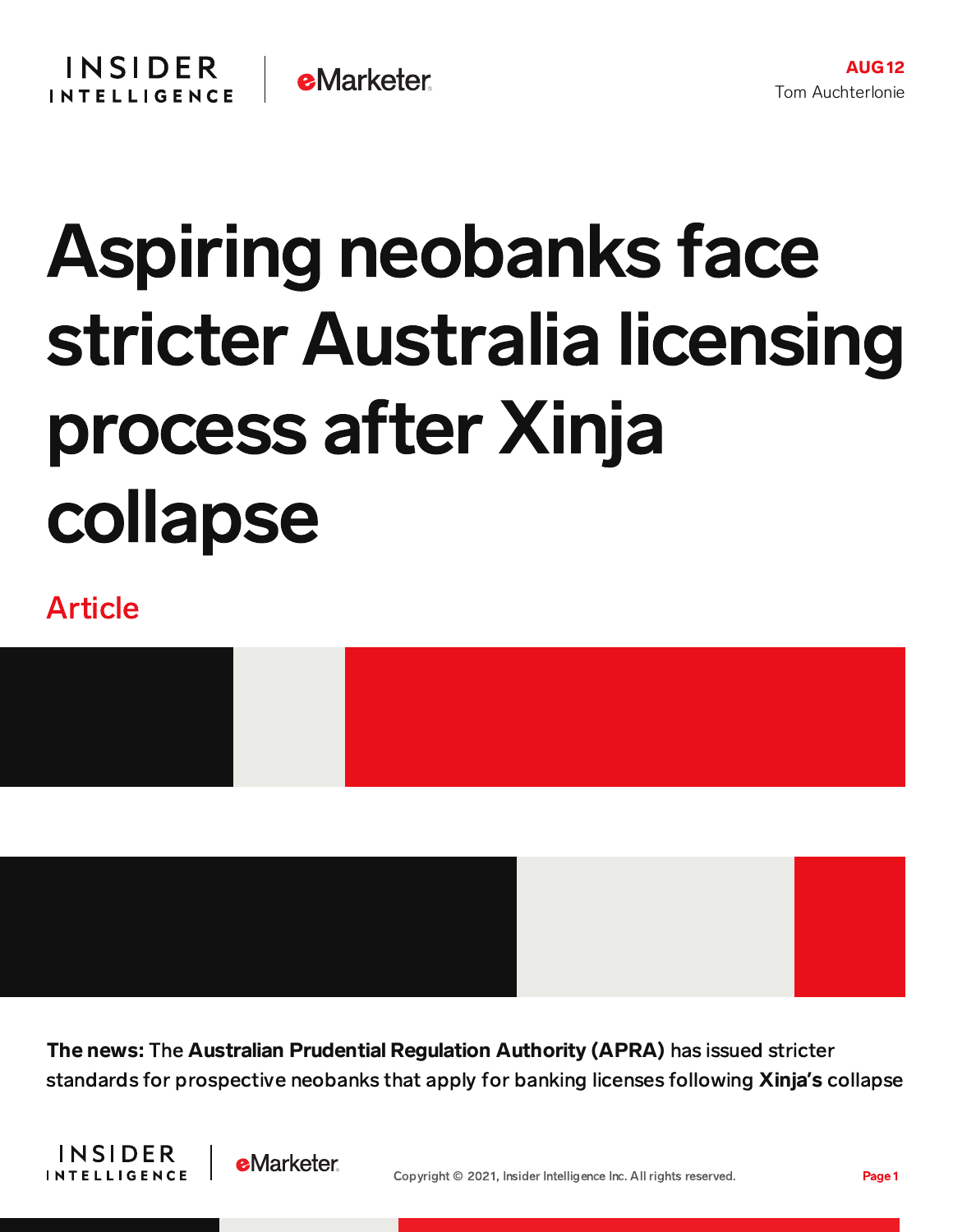last December, [per](https://www.businessinsider.com.au/xinja-collapse-neobank-banking-licence-apra) Business Insider Australia.

From here on out, applicants will [need](https://www.apra.gov.au/sites/default/files/2021-08/Information%20paper%20-%20ADIs%20New%20entrants%20-%20a%20pathway%20to%20sustainability_0.pdf) to offer an "income-generating asset," like loans, in addition to a depository product. They also will have to establish contingency plans for financial stress, including exit plans for winding down.

More on this: The new regulation covers obtaining a full banking license, a prerequisite for neobanks to garner funds from the general public in Australia. The full license stands in contrast to the APRA's temporary, [restricted](https://www.apra.gov.au/sites/default/files/2021-08/Information%20paper%20-%20ADIs%20New%20entrants%20-%20a%20pathway%20to%20sustainability_0.pdf) credential.

The regulator's move would help to avoid a repeat of Xinja's demise: The neobank had to return deposits to its customers after burning through its cash. Business Insider Australia [reported](https://www.businessinsider.com.au/xinja-closes-neobanks-australia-future-2021-1) that Xinja had been spending generously—including offering a relatively high depository interest rate—without offering any lending products.

The fall of Xinja wasn't the only sign of shrinkage in Australia's consumer neobanking space. 86 400 exited by [selling](https://content-na2.emarketer.com/nab-clears-final-86-400-acquisition-hurdle) itself to National Australian Bank (NAB), while Volt has [moved](https://content-na2.emarketer.com/volt-teams-up-with-australian-mortgage-marketplace-boost-its-product-launch) its focus toward banking as a service (BaaS).

The big takeaway: APRA's stricter criteria will likely deter many neobanks from opening in Australia. The flipside is that the ones that do launch will be better positioned to avoid collapse.

Neobanks that are just now ramping up may even benefit from the regulatory shift, as they are either already in the process of getting credentialed or will have the wherewithal to move through it.

- Alex is [operating](https://content-na2.emarketer.com/alex-new-australian-neobank-on-block-launches-temenos-collaboration?utm_campaign=banking+briefing+08/06/2021+alex+australia+temenos&utm_medium=email&utm_source=triggermail&utm_term=bii+list+banking+all) on a restricted license, but is on the road to meeting the product-side requirement through its partnership with technology vendor Temenos, which allows it to issue personal loans—and it's planning more products.
- Up [already](https://content-na2.emarketer.com/alex-new-australian-neobank-on-block-launches-temenos-collaboration?utm_campaign=banking+briefing+08/06/2021+alex+australia+temenos&utm_medium=email&utm_source=triggermail&utm_term=bii+list+banking+all) has licensing by way of its parent bank, Bendigo and Adelaide Bank.
- Buy now, pay later (BNPL) provider **Afterpay** will [enter](https://content-na2.emarketer.com/afterpay-plans-dive-open-waters-of-australian-neobanking-with-savings-app) the fray with a savings app in [partnership](https://content-na2.emarketer.com/afterpay-plans-dive-open-waters-of-australian-neobanking-with-savings-app) with incumbent Westpac. Afterpay could become an even more formidable newcomer once its **[pending](https://content-na2.emarketer.com/afterpay-deal-gives-square-neobanking-opportunities-us-australia) sale** to US-based fintech **Square** closes. The tie-up, valued at around \$29 billion, will create a company big enough to endure a full licensing process, should it choose to.